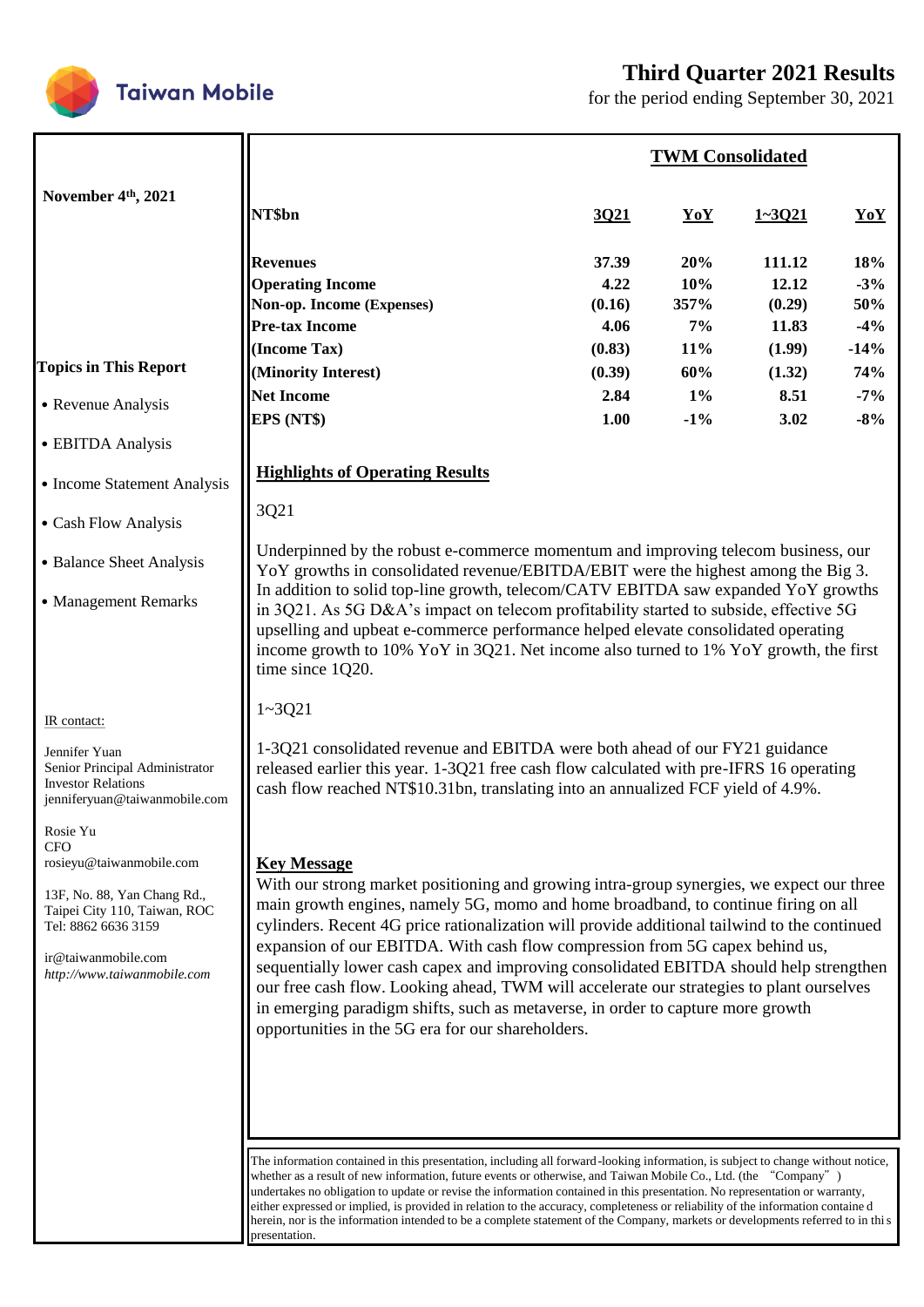

# **o I. Revenue Analysis**

### **Table 1. Key Operational Data**

| <b>Residual Value (NT\$bn)</b> | 3021  | 2021  | 3020  | 0 <sub>0</sub> | YoY   |
|--------------------------------|-------|-------|-------|----------------|-------|
| Mobile Service Revenue         | 11.90 | 11.78 | 11.73 | 1%             | 1%    |
| Postpaid ARPU (NT\$)           | 655   | 650   | 650   | $1\%$          | $1\%$ |
| 090 Postpaid ARPU (NT\$)       | 674   | 667   | 662   | 1%             | 2%    |
| Blended ARPU (NT\$)            | 545   | 540   | 543   | 1%             | $0\%$ |

| <b>Revenue (NT\$bn)</b>   | 3021  | 2021  | 3020  | 0 <sub>0</sub> | YoY    |
|---------------------------|-------|-------|-------|----------------|--------|
| <b>Telecom</b>            | 15.51 | 15.06 | 14.44 | 3%             | 7%     |
| Service                   | 11.38 | 11.23 | 11.16 | 1%             | 2%     |
| <b>Device Sales</b>       | 4.13  | 3.84  | 3.28  | 8%             | 26%    |
| <b>CATV</b> revenue       | 1.56  | 1.55  | 1.56  | 1%             | $0\%$  |
| Pay-TV                    | 0.81  | 0.82  | 0.85  | $-1\%$         | $-4%$  |
| Broadband <sup>1</sup>    | 0.45  | 0.43  | 0.39  | 4%             | 14%    |
| Content & channel leasing | 0.30  | 0.30  | 0.32  | 1%             | $-5%$  |
| momo                      | 20.91 | 22.26 | 15.58 | $-6%$          | 34%    |
| E-commerce                | 19.68 | 20.90 | 14.29 | $-6%$          | 38%    |
| Others <sup>2</sup>       | 0.13  | 0.13  | 0.15  | $-1\%$         | $-12%$ |

1. Cable broadband revenue includes costs borne by TWM for its Double Play customers which is eliminated in consolidated revenue.

2. Other revenue primarily consists of operating revenue from our 49.9%-held Taipei New Horizon Co., Ltd., which became a consolidated entity on Feb 21, 2014.

|                               | <b>3Q21</b> | <b>2Q21</b> | <b>3Q20</b> | QoQ    | YoY    |
|-------------------------------|-------------|-------------|-------------|--------|--------|
| <b>Mobile Subscribers (K)</b> | 7,285       | 7,293       | 7,225       | 0%     | 1%     |
| - Postpaid                    | 5,842       | 5,819       | 5,810       | 0%     | 1%     |
| <b>Monthly Churn</b>          | $1.2\%$     | $1.0\%$     | 1.3%        |        |        |
| -Postpaid                     | 0.9%        | 0.8%        | 0.8%        |        |        |
| MOU (bn)                      | 0.90        | 0.90        | 0.96        | 0%     | $-6%$  |
| Pay-TV Subs (K)               | 540         | 542         | 550         | $0\%$  | $-2\%$ |
| Cable Broadband Subs $(K)^1$  | 277         | 272         | 263         | 2%     | 5%     |
| $DTV$ Subs $(K)$              | 294         | 290         | 276         | 1%     | 6%     |
|                               |             |             |             |        |        |
| <b>CATV ARPU (NT\$)</b>       | 3021        | <b>2Q21</b> | <b>3Q20</b> | QoQ    | YoY    |
| Pay-TV                        | 499         | 504         | 513         | $-1\%$ | $-3%$  |
| <b>Broadband</b>              | 543         | 532         | 501         | 2%     | 8%     |
| Blended <sup>2</sup>          | 776         | 769         | 752         | $1\%$  | 3%     |

1. Cable broadband customers signed via TWM Double Play bundles are not included.

2. Cable TV & broadband related revenue (excluding content agency) divided by CATV subscriber number.

### Telecom

In 3Q21, mobile service revenue's YoY growth expanded with steady ARPU improvement. This was primarily driven by 5G upselling as the monthly fee uplift from customers upgrading to 5G remained at about 26% in the quarter.

Our Double Play and momobile packages continued to see healthy take-ups. After adding Taiwan Optical Platform (TOP) to our list of MSO partners, our Double Play's footprint expanded to over 70% of the island by end of 3Q21.

The launch of the iPhone 13 series on September 24 (vs. iPhone 12 in October a year ago) caused the YoY hike in device sales and provided more fuel to our upselling momentum, as majority of the sign-ups opted for \$1399 or higher 5G rate plans.

Looking at the enterprise side, data & access, remote solutions and cloud services all continued to grow YoY in 3Q21.

#### momo

Despite a sequential decline in e-commerce revenue due to a COVID-related high base in 2Q21, momo's e-commerce revenue still surged by 38% YoY in 3Q21, with the total number of transactions increasing by 44% YoY.

### Cable TV

As demand for faster home broadband continued even after the alert level was lowered late July, subs and ARPU both saw sequential increases. This resulted in an expansion of broadband revenue growth to 14% YoY in 3Q21, where Double Play remained a significant contributor to growth.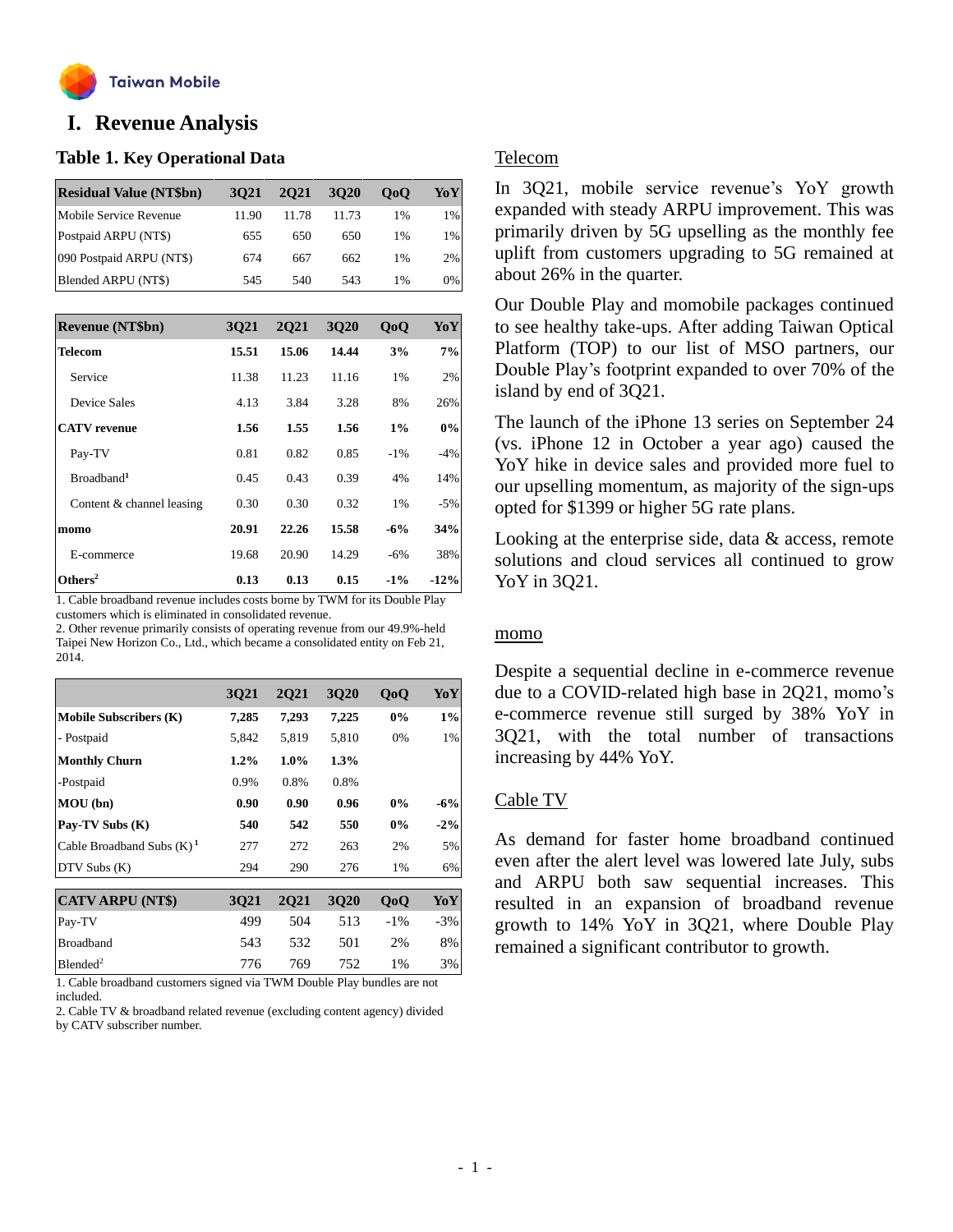

# **II. EBITDAAnalysis**

### **Table 2. EBITDA Breakdown**

| NT\$bn        | 3Q21 | 2Q21 | 3Q20 | QoQ    | YoY    |
|---------------|------|------|------|--------|--------|
| <b>EBITDA</b> | 8.49 | 8.49 | 7.80 | $0\%$  | 9%     |
| - Telecom     | 6.44 | 6.31 | 6.30 | 2%     | 2%     |
| - CATV        | 0.74 | 0.73 | 0.73 | 1%     | 1%     |
| - momo        | 1.20 | 1.34 | 0.66 | $-10%$ | 81%    |
| NT\$bn        | 3Q21 | 2Q21 | 3Q20 | QoQ    | YoY    |
| D&A           | 4.27 | 4.24 | 3.95 | $1\%$  | 8%     |
| - Telecom     | 3.77 | 3.75 | 3.53 | 0%     | 7%     |
| - CATV        | 0.19 | 0.19 | 0.18 | 3%     | 9%     |
| - momo        | 0.24 | 0.23 | 0.20 | 3%     | 18%    |
|               |      |      |      |        |        |
| NT\$bn        | 3Q21 | 2Q21 | 3Q20 | QoQ    | YoY    |
| <b>EBIT</b>   | 4.22 | 4.26 | 3.84 | $-1\%$ | 10%    |
| - Telecom     | 2.67 | 2.56 | 2.78 | 4%     | $-4%$  |
| - CATV        | 0.55 | 0.54 | 0.55 | 0%     | $-1\%$ |
| - momo        | 0.96 | 1.10 | 0.46 | $-13%$ | 109%   |

# EBITDAAnalysis

Our improving top-line performance and the government subsidies TWM started recognizing in August helped telecom EBITDA's YoY growth further expand in 3Q21. While telecom D&A continued to post YoY growth given our 5G investment, the sequential hike further diminished thanks to our front-loaded roll-out strategy. As a result, telecom EBIT's YoY decline narrowed significantly to 4% in 3Q21.

Underpinned by accelerating broadband revenue momentum, CATV EBITDA recorded a YoY increase in 3Q21.

Bolstered by scale economies and operating leverage, momo's e-commerce EBITDA soared by 102% YoY, and its consolidated EBITDA margin expanded by 149 bps YoY to 5.73% in 3Q21.

### D&A Analysis

Overall D&A swelled YoY in 3Q21 as a result of 5G infrastructure roll-out, followed by an increase in momo's satellite warehouse rentals (2 more QoQ and 6 more YoY to 25) and investments in broadband.

### **Table 3. Non-operating Item**

| NT\$bn                                           | 3021   | 2021   | 3020   | 0 <sub>0</sub> | YoY    |
|--------------------------------------------------|--------|--------|--------|----------------|--------|
| <b>Non-Operating</b><br><b>Revenue (Expense)</b> | (0.16) | (0.14) | (0.04) | 17%            | 357%   |
| - Net Interest Expense                           | (0.14) | (0.14) | (0.14) | 3%             | $-1\%$ |
| - Write-off Loss                                 | (0.04) | (0.03) | (0.02) | 32%            | 107%   |
| - Other Revenue<br>(Expense)                     | 0.02   | 0.03   | 0.13   | -38%           | $-86%$ |

#### Non-Operating Item Analysis

The YoY surge in 3Q21 non-operating expenses was mainly attributable to a high base of dividend income in 3Q20, from Taiwan High Speed Rail's shares which we fully disposed of in 4Q20.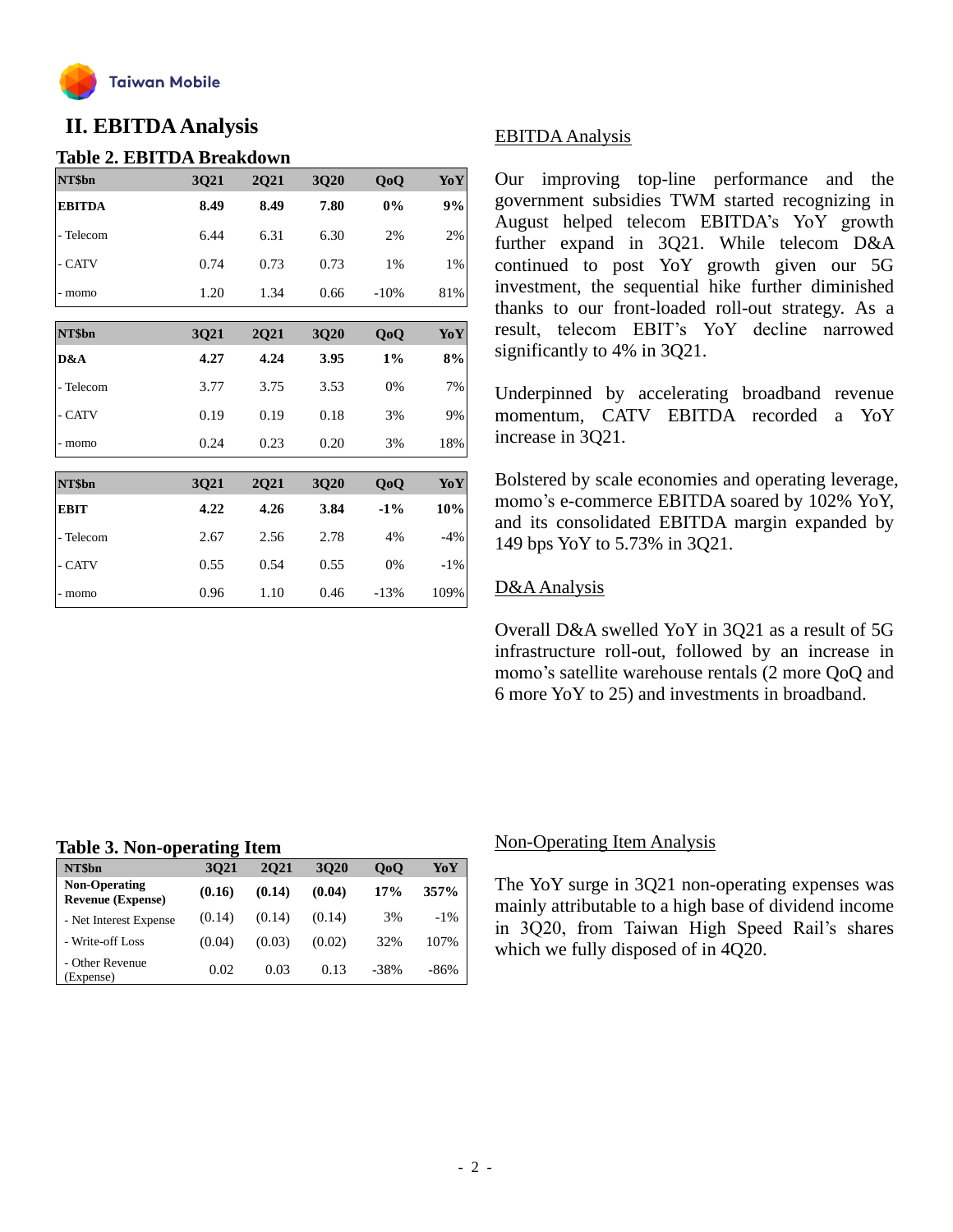

# **III. Income Statement Analysis**

# **Table 4. 3Q21 Consolidated Results**

| NT\$bn                   | <b>3Q21</b> | QoQ    | YoY    |
|--------------------------|-------------|--------|--------|
| <b>Revenue</b>           | 37.39       | $-3%$  | 20%    |
| Cash Cost & Expense      | (28.90)     | $-3%$  | 23%    |
| <b>Operating Income</b>  | 4.22        | $-1\%$ | 10%    |
| Non-op. Income (Expense) | (0.16)      | 17%    | 357%   |
| Pre-tax Income           | 4.06        | $-2\%$ | 7%     |
| <b>Net Income</b>        | 2.84        | $0\%$  | $1\%$  |
| EPS (NT\$)               | 1.00        | $-1\%$ | $-1\%$ |
| <b>EBITDA</b>            | 8.49        | $0\%$  | 9%     |

### **Table 5. 1-3Q21 Consolidated Results**

| NT\$bn                         | $1 - 3021$ | $1 - 3020$ | YoY    |
|--------------------------------|------------|------------|--------|
| Revenue                        | 111.12     | 94.44      | 18%    |
| <b>Cash Cost &amp; Expense</b> | (86.30)    | (70.83)    | 22%    |
| <b>Operating Income</b>        | 12.12      | 12.46      | $-3%$  |
| Non-op. Income<br>(Expense)    | (0.29)     | (0.19)     | 50%    |
| Pre-tax Income                 | 11.83      | 12.27      | $-4\%$ |
| <b>Net Income</b>              | 8.51       | 9.18       | $-7\%$ |
| EPS (NT\$)                     | 3.02       | 3.27       | $-8%$  |
| <b>EBITDA</b>                  | 24.83      | 23.61      | 5%     |

### Income Statement Analysis

# 3Q21

Supported by robust e-commerce momentum and improving telecom business, our YoY growths in consolidated revenue/EBITDA/EBIT were the highest among the Big 3.

In addition to solid top-line growth, telecom/CATV EBITDA saw expanded YoY growths in 3Q21. Unlike telecom and CATV, momo EBITDA fell QoQ due to a high base. That said, momo was still a key contributor to the YoY increase in 3Q21 consolidated EBITDA.

As 5G D&A's impact on telecom profitability started to subside, effective 5G upselling and momo's upbeat performance helped consolidated operating income growth expand to 10% YoY in 3Q21. Net income also turned to 1% YoY growth, the first time since 1Q20.

The difference in the YoY trends of pre-tax income and net income was mainly due to a YoY climb in net income attributable to minority interest.

### 1-3Q21

1-3Q21 consolidated revenue and EBITDA were both ahead of our FY21 guidance released earlier this year.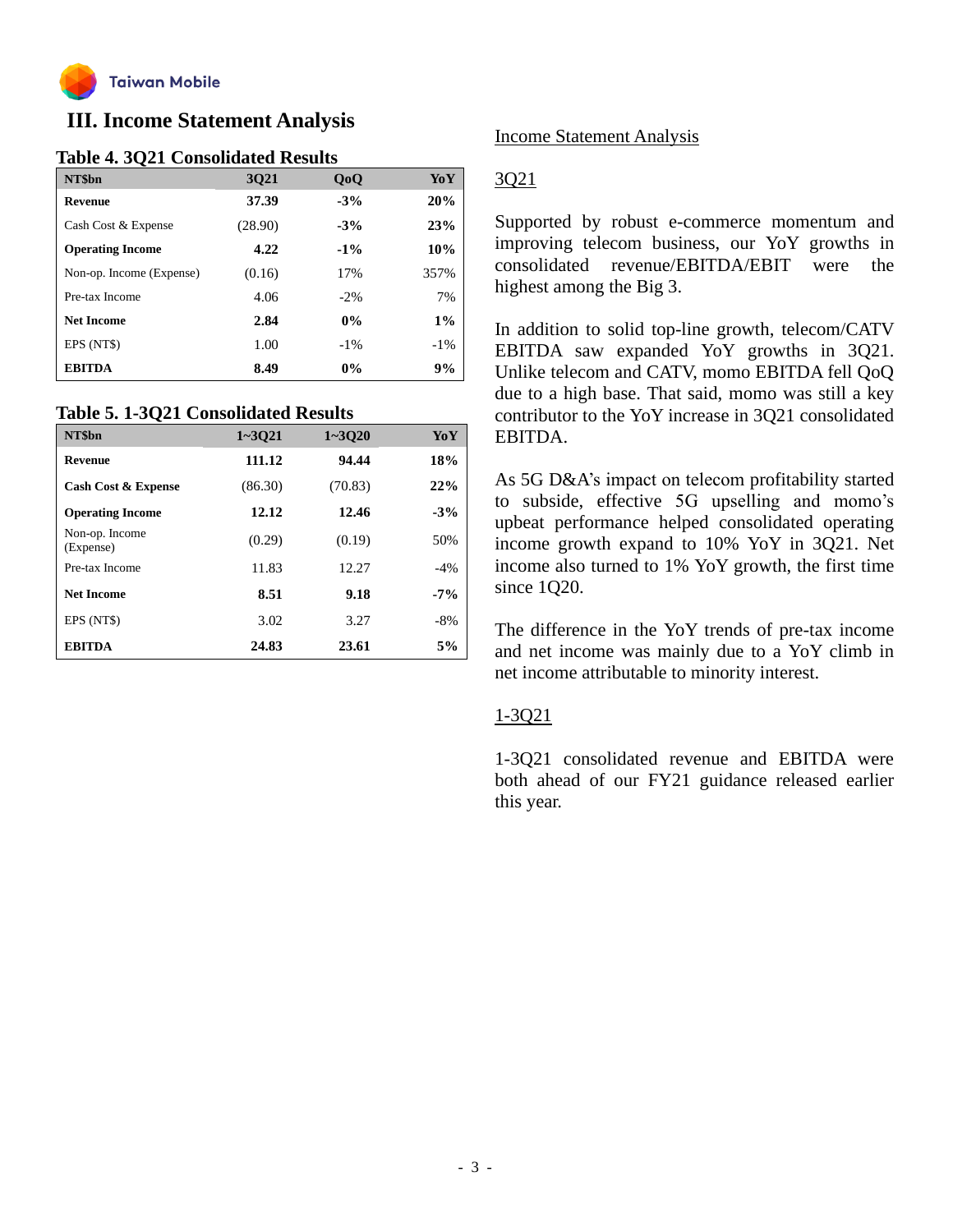

# **IV. Cash Flow Analysis**

### **Table 6. Cash Flow**

| NT\$bn                                                                     | $1 - 3Q21$ | YoY    | 3Q21    | 2Q21   | 3Q20    |
|----------------------------------------------------------------------------|------------|--------|---------|--------|---------|
| Operating                                                                  | 22.68      | $-1\%$ | 6.66    | 10.03  | 6.31    |
| Pre-tax Income                                                             | 11.83      | $-4%$  | 4.06    | 4.12   | 3.81    |
| Non-cash Add-backs                                                         | 13.96      | 11%    | 4.67    | 4.65   | 4.41    |
| --Depreciation <sup>1</sup>                                                | 6.13       | 16%    | 2.07    | 2.04   | 1.75    |
| --Amortization                                                             | 3.58       | 21%    | 1.20    | 1.19   | 1.22    |
| $-$ Others <sup>1</sup>                                                    | 4.26       | $-3%$  | 1.40    | 1.42   | 1.44    |
| Changes in Working<br>Capital & Income Taxes                               | (3.41)     | 65%    | (2.24)  | 1.11   | (1.95)  |
| Others                                                                     | 0.31       | 51%    | 0.18    | 0.14   | 0.04    |
| <b>Investing</b>                                                           | (9.49)     | $-72%$ | (3.76)  | (3.40) | (0.59)  |
| $Capex^2$                                                                  | (9.30)     | 79%    | (2.98)  | (3.39) | (1.65)  |
| Divestment (Acquisition)                                                   | (0.14)     | nm     | (0.73)  | (0.01) | 0.94    |
| 5G License Fees                                                            | 0.00       | nm     | 0.00    | 0.00   | 0.00    |
| <b>Other Financial Assets</b><br>(Increase)                                | 0.00       | nm     | 0.00    | (0.00) | (0.03)  |
| <b>Refundable Deposits</b><br>(Increase)                                   | (0.04)     | 14%    | (0.03)  | 0.00   | (0.00)  |
| Others                                                                     | (0.01)     | nm     | (0.02)  | 0.01   | 0.16    |
| <b>Financing</b>                                                           | (11.30)    | nm     | (5.99)  | (2.23) | (3.50)  |
| Short-term Borrowings                                                      | 4.66       | $-67%$ | 7.45    | (1.00) | 11.00   |
| Proceeds from Issuance of<br><b>Bonds</b>                                  | 2.50       | $-88%$ | 2.50    | 0.00   | 0.00    |
| Long-term Bank Loan                                                        | (2.16)     | $-49%$ | (2.05)  | (0.05) | (0.10)  |
| Repayment of The<br>Principal Portion of Lease<br>Liabilities <sup>3</sup> | (2.99)     | 2%     | (1.00)  | (0.97) | (1.00)  |
| Dividends Payments                                                         | (12.87)    | $-8%$  | (12.87) | (0.00) | (13.35) |
| <b>Repayments of Bonds</b><br>Payable                                      | 0.00       | nm     | 0.00    | 0.00   | 0.00    |
| Interest (Payment) $\&$<br>Others                                          | (0.44)     | 28%    | (0.02)  | (0.21) | (0.05)  |
| <b>Net Cash Position Chg.</b>                                              | 1.89       | 5%     | (3.09)  | 4.40   | 2.22    |

1.Depreciation of right-of-use assets shown separately under "Others" instead of "Depreciation" in this table.

2.Inclusive of prepayments for equipment and the acquisition of computer software & other intangible assets

3.An operating cash outflow item prior to 2019

#### **Table 7. Capex & FCF**

| NT\$bn                        | 1-3021 | YoY    | 3021 | 2021 | 3020 |
|-------------------------------|--------|--------|------|------|------|
| $\text{Cash} \text{ Capex}^1$ | 9.30   | 79%    | 2.98 | 3.39 | 1.65 |
| - Mobile                      | 7.02   | 128%   | 2.19 | 2.75 | 1.17 |
| - Fixed-line                  | 1.41   | 64%    | 0.39 | 0.45 | 0.29 |
| - Cable                       | 0.47   | $-5%$  | 0.18 | 0.15 | 0.17 |
| - momo & others               | 0.41   | $-46%$ | 0.23 | 0.04 | 0.02 |
| % of Revenue                  | 8%     |        | 8%   | 9%   | 5%   |
| Free Cash $Flow1$             | 10.31  | $-30%$ | 2.65 | 5.65 | 3.63 |

1. Excluding 5G License Fees. Free cash flow was on pre-IFRS 16 basis.

### Cash Flow Analysis

## 3Q21

3Q21 operating cash inflow increased YoY on the back of growing cash earnings from our telecom business. Compared to 2Q21, the QoQ decrease in operating cash flow mainly reflected the sequential change in momo's revenue.

In 3Q21, the YoY rise in investing cash outflow came from 1) the YoY climb in capex owing to a low base in 3Q20 - to be elaborated in the capex analysis, 2) investment in Vietnamese e-commerce player TIKI, and 3) the disposal of Taiwan High Speed Rail shares in 3Q20.

On the financing front, NT\$12.1bn and NT\$770mn cash dividends were paid to TWM and momo shareholders, respectively in 3Q21. As a result, short-term bank borrowings increased QoQ.

### 1-3Q21

Handset subsidies rose YoY as we focused on bundle plans with longer contract periods after the 5G launch in 3Q20. Despite this, operating cash flow only declined by NT\$0.3bn YoY, thanks to the top-line growths in momo and mobile services.

Investing cash outflow slumped by NT\$24.4bn YoY, resulting in a YoY decrease in the amount of bank borrowings raised during 1-3Q21.

# Capex and Free Cash Flow Analysis

The YoY rise in 3Q21 cash capex was due to a low base a year ago as the majority of our 5G capex was made in 4Q20. Compared to 4Q20 cash capex of NT\$6.35bn, 3Q21 cash capex already more than halved, given our front-loaded roll-out strategy.

momo's capex rose YoY in 3Q21 as it bought land for its central Taiwan distribution center, aiming to further expand market share.

1-3Q21 free cash flow calculated with pre-IFRS 16 operating cash flow reached NT\$10.31bn, translating into an annualized FCF yield of 4.9%.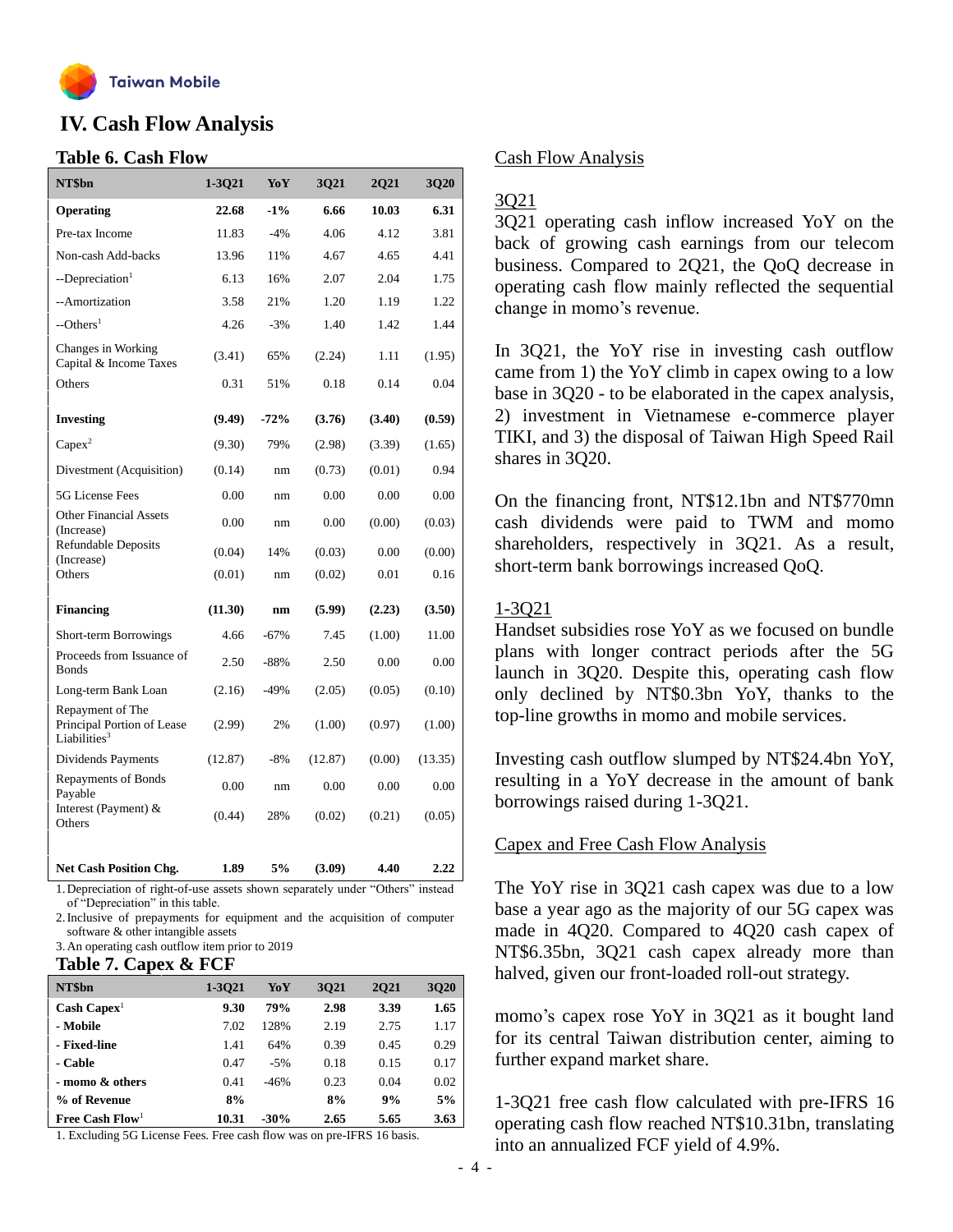

# **V. Balance Sheet Analysis**

### **Table 8. Balance Sheet**

| NT\$bn                                     | 3Q21    | 2Q21    | 3Q20    |
|--------------------------------------------|---------|---------|---------|
| <b>Total Assets</b>                        | 187.50  | 188.93  | 180.74  |
| <b>Current Assets</b>                      | 34.65   | 35.79   | 32.05   |
| - Cash & Cash Equivalents                  | 12.67   | 15.75   | 10.46   |
| - Receivable & Contract Assets             | 13.90   | 14.28   | 13.44   |
| - Inventories                              | 6.27    | 3.92    | 4.89    |
| - Short-term Investment                    | 0.26    | 0.27    | 1.61    |
| - Other Current Assets                     | 1.55    | 1.56    | 1.65    |
| <b>Non-current Assets</b>                  | 152.85  | 153.14  | 148.69  |
| - Long-term Investment                     | 5.29    | 4.61    | 3.80    |
| - Property and Equipment                   | 46.29   | 46.36   | 41.36   |
| - Right-of-use Assets                      | 9.15    | 9.39    | 9.01    |
| - Concession                               | 61.57   | 62.65   | 65.88   |
| - Other Non-current & Contract Assets      | 30.55   | 30.13   | 28.64   |
| <b>Liabilities</b>                         | 117.94  | 122.63  | 111.12  |
| <b>Current Liabilities</b>                 | 61.27   | 68.35   | 62.91   |
| - ST Borrowings                            | 29.49   | 24.14   | 34.69   |
| - Accounts & Notes Payable                 | 12.20   | 11.64   | 8.53    |
| - Current Lease Liabilities                | 3.59    | 3.65    | 3.47    |
| - Other Current Liabilities                | 16.00   | 28.93   | 16.21   |
| Non-current Liabilities                    | 56.67   | 54.28   | 48.21   |
| - Long-term Borrowings                     | 46.10   | 43.65   | 37.99   |
| - Non-current Lease Liabilities            | 5.59    | 5.77    | 5.52    |
| - Other Non-current Liabilities            | 4.98    | 4.85    | 4.70    |
| <b>Shareholders' Equity</b>                | 69.56   | 66.30   | 69.62   |
| -Paid-in Capital                           | 35.14   | 35.12   | 35.12   |
| -Capital Surplus                           | 16.43   | 16.34   | 18.94   |
| -Legal Reserve                             | 31.50   | 31.50   | 30.17   |
| -Treasury Shares                           | (29.72) | (29.72) | (29.72) |
| -Un-appropriated Earnings                  | 0.00    | 0.00    | 0.00    |
| -Non-controlling Interest                  | 7.17    | 6.77    | 6.27    |
| -Retained Earnings $&$ Others <sup>1</sup> | 9.04    | 6.28    | 8.83    |

1: Including YTD profits and other equity items

#### **Table 9. Ratios**

|                                          | 3021 | 2021 | 3020 |
|------------------------------------------|------|------|------|
| <b>Current Ratio</b>                     | 57%  | 52%  | 51%  |
| Interest Coverage (x)                    | 30.8 | 32.2 | 29.0 |
| <b>Net Debt (Cash) to Equity</b>         | 90%  | 78%  | 89%  |
| Net Debt $(Cash)$ to EBITDA $(x)$        | 1.92 | 1.62 | 1.95 |
| $ROE$ (annualized) <sup>1</sup>          | 16%  | 16%  | 17%  |
| $\textbf{ROA}$ (annualized) <sup>2</sup> | 6%   | 6%   | 8%   |

1. ROE = Accumulated Net Income (Annualized) /Average Shareholders' Equity

2. ROA = Accumulated Net Income + Interest Expenses\*(1-Tax Rate) (Annualized) / Average Total Assets

### **Assets**

Cash increased YoY thanks to 1-3Q21's stable operating cash inflow and much lower capex inclusive of 5G license payment.

Inventories rose YoY owing to momo's e-commerce expansion and a low base from the late release of the iPhone 12 series last year.

The YoY decline in short-term investment was attributable to the divestment of Taiwan High Speed Rail shares in 2020.

For non-current assets, PP&E grew YoY following our 5G network roll-out since 2H20. Our investment of a 3% stake in TIKI in 3Q21 was the main reason for the YoY climb in long-term investment. Non-current contract assets also increased YoY as we featured 48-month high-end phone bundle contracts.

### Liabilities & Shareholders' Equity

The YoY climb in payables was driven by the release of the iPhone 13 series and momo's business growth.

Gross debt rose QoQ owing to an increase in bank borrowings to fund our dividend payment. Other current liabilities went down QoQ in tandem.

Capital surplus slightly rose QoQ due to the conversion of our convertible bond. Majority of our NT\$10bn convertible bond set to mature in November 2021 had been converted, with NT\$0.54bn left at the end of 3Q21.

#### Ratio Analysis

Net debt to EBITDA saw a sequential uptick as we increased bank borrowings to pay for dividends in 3Q21.